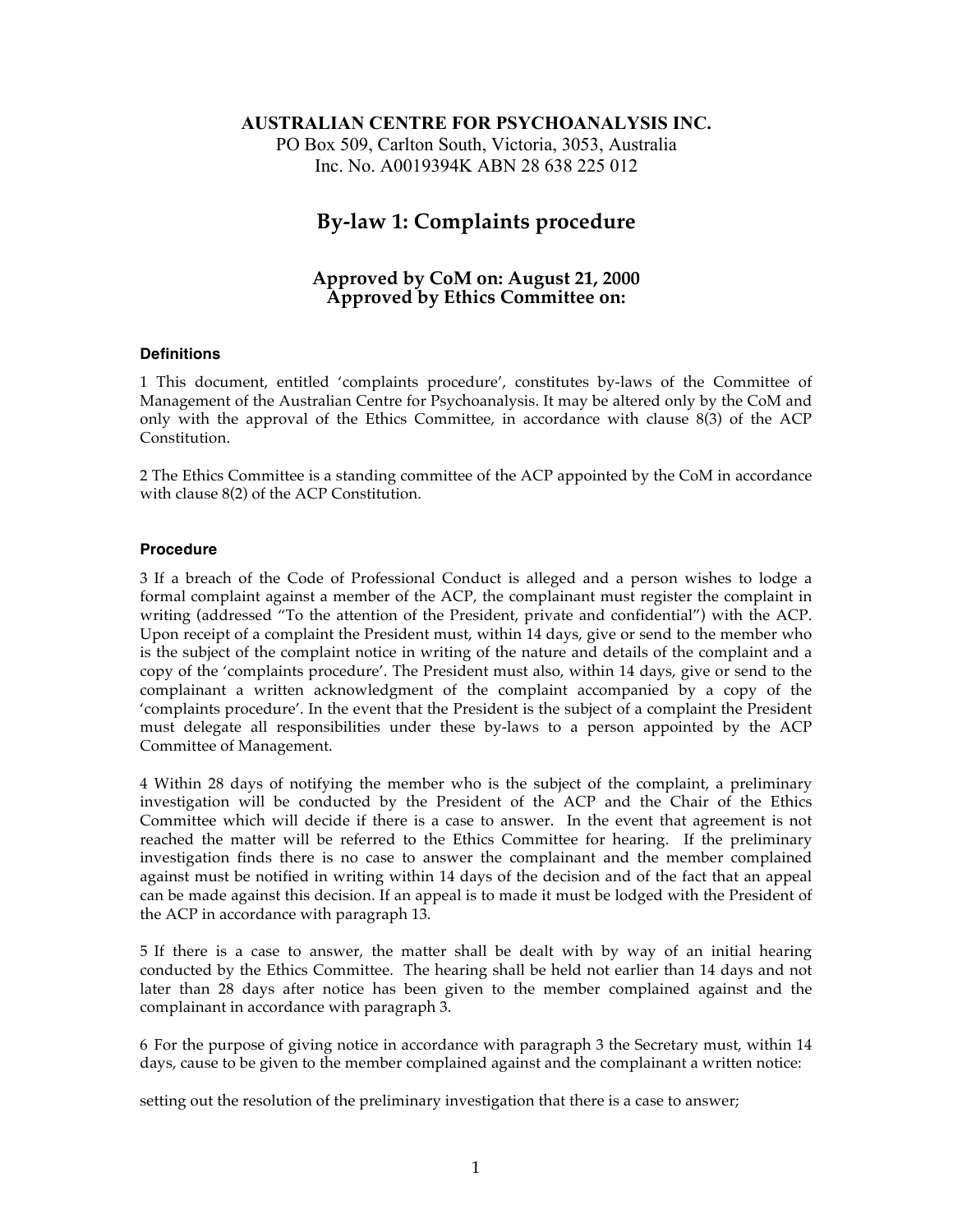stating that the member complained against and the complainant, or their representatives (legal or otherwise), may attend or address the hearing before the Ethics Committee;

stating the date, place and time of the hearing;

informing the parties that they may, instead of appearing, give to the Committee before the date of the hearing a written statement seeking revocation of the decision;

informing the parties that they have a right of appeal against the decision of the Ethics Committee in accordance with paragraph 13.

7 The Ethics Committee must:

give the member complained against and the complainant, or their representatives, an opportunity to be heard;

give due consideration to any written statement submitted by the member complained against or the complainant;

make a determination in relation to the complaint, in accordance with paragraph 11, and where appropriate, determine a penalty, in accordance with clause 8(1) of the ACP Constitution.

8 The members of the Ethics Committee are bound to confidentiality. The hearing shall be conducted in camera and records of the hearing shall be held safely in such a place as to remain confidential and may only be re-opened under one or more of the following conditions:

a further complaint is made against the member; the appeal process has been initiated by either party to the complaint.

9 Three members of the Ethics Committee shall be considered to constitute a quorum. The chair of the Ethics Committee shall not be the President of the ACP.

10 No member of the Ethics Committee shall have a close friendship, collegial relationship or familial connection with either the complainant or the member complained against which may bias his or her capacity to give either party a fair hearing. If this is the case, that member of the Committee shall step aside from hearing the complaint, which will be undertaken by the other members of the Ethics Committee. The decision that a member of the Ethics Committee step aside from a particular hearing may be made by that person, or by the complainant, or by the member complained against. If the member complained against is one of the members of the Ethics Committee, that person shall stand down form the Ethics Committee and the other members shall undertake the hearing.

11 The hearing of the Ethics Committee must find one of the following outcomes:

a breach of the Code of Professional Conduct has not been demonstrated; or there has been a breach of the Code of Professional Conduct.

If there has been a breach of the Code, the Ethics Committee shall determine a penalty in accordance with clause 8(1) of the ACP Constitution.

12 The decision of the Ethics Committee is deemed to be that of the majority of the members of the Ethics Committee. The member and the complainant will be informed in writing of the decision and the reasons for the decision.